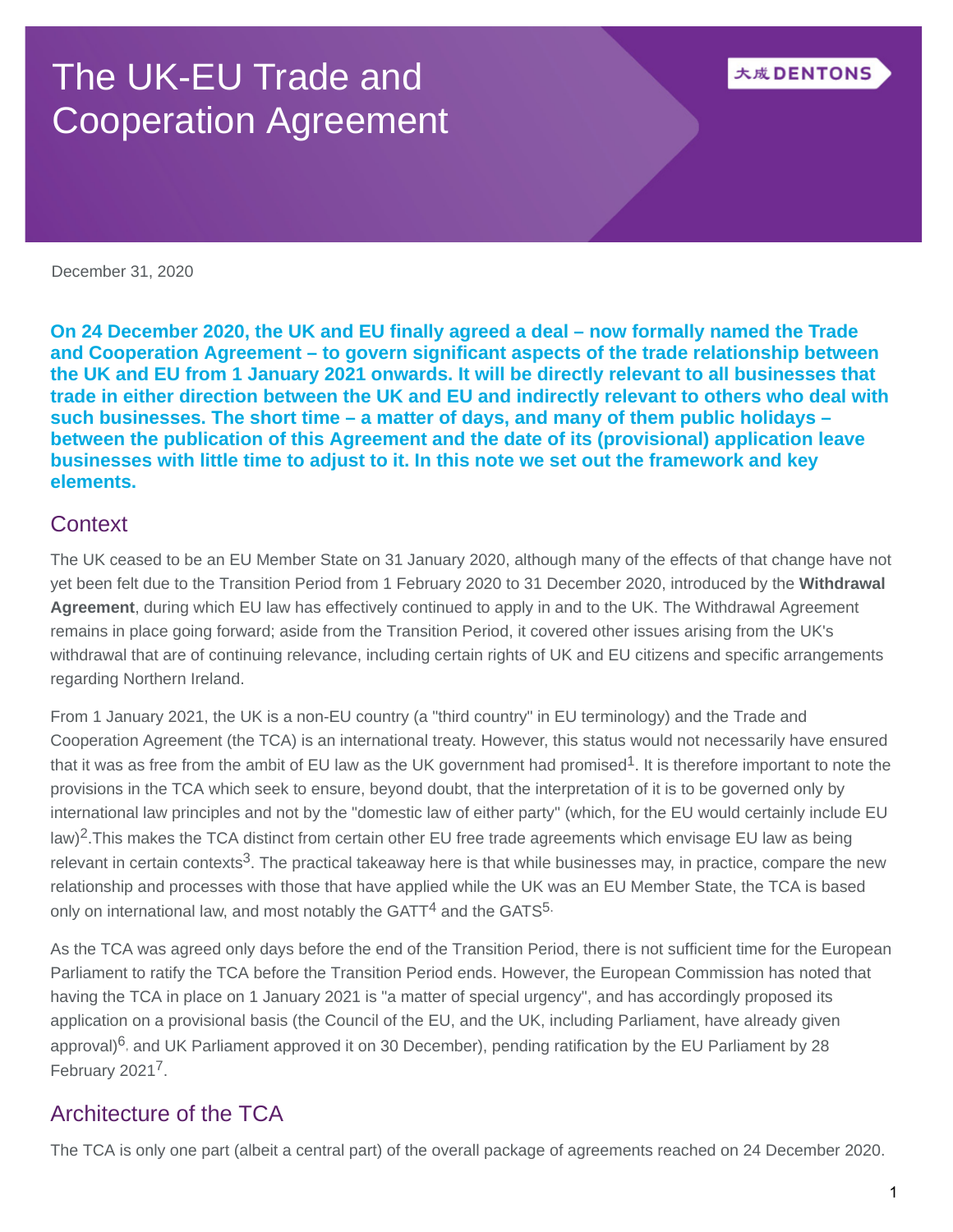Other "supplementing agreements", which will also form part of the UK-EU relationship include:

- a Nuclear Cooperation Agreement; **•**
- an Agreement on Security Procedures for Exchanging and Protecting Classified Information (the Security of **•** Information Agreement); and
- a series of Joint Declarations on a range of important issues where further cooperation is foreseen, including **•** financial services regulatory cooperation, subsidies, road hauliers and the declaration of adequacy decisions.

There are various ways to categorise or group the various provisions of the TCA. The European Commission identifies four major pillars of cooperation<sup>8</sup>:

- a free trade agreement creating a "free trade area of unprecedented ambition";
- broad **economic, social and environmental cooperation** in areas of mutual interest (notably road transport, **•** aviation, energy, climate change, fishing, EU funding programmes and social security coordination;
- a **new framework for citizens' security** ; and **•**
- a **governance framework** that includes a hierarchy of oversight bodies and robust disputes provisions including an **•** arbitration tribunal.

The TCA is not however structured by reference to pillars. Rather, it consists of four components:

- general and institutional arrangements; **•**
- economic arrangements (including provisions on trade in goods and services, and level playing field guarantees); **•**
- arrangements on law enforcement and judicial cooperation in criminal matters; and **•**
- provisions on dispute settlement, basic values and safeguard measures. **•**

## The institutional arrangements

The governance of the TCA is to be conducted through a hierarchy of bodies established by the TCA, all of which are to be co-chaired by an EU and a UK representative, making decisions by mutual agreement:

- a **Partnership Council** (with EU and UK co-chairs at ministerial level) to oversee the attainment of the TCA's **•** objectives and facilitate its implementation. It will consider "any issue relating to the implementation, application and interpretation" of the TCA, and shall have a range of powers, including powers to amend the substantive (but not the institutional) provisions of the TCA itself. The configurations of the Partnership Council will vary depending on the issues at hand (eg Transport minister for transport issues, Trade minister for trade issues etc);
- a **Trade Partnership Committee** which assists the Partnership Council and supervises the work of the Trade **•** Specialised Committees;
- **10 Trade Specialised Committees** and **8 Specialised Committees**, each focussing on a specific area of **•** competence; further committees may be established;
- **4 Working Groups**, each under the supervision of the relevant Trade Specialised Committee; further working **•** groups may be established; and
- **a Parliamentary Partnership Assembly** may be established if the EU and UK Parliaments wish it, as a forum for **•**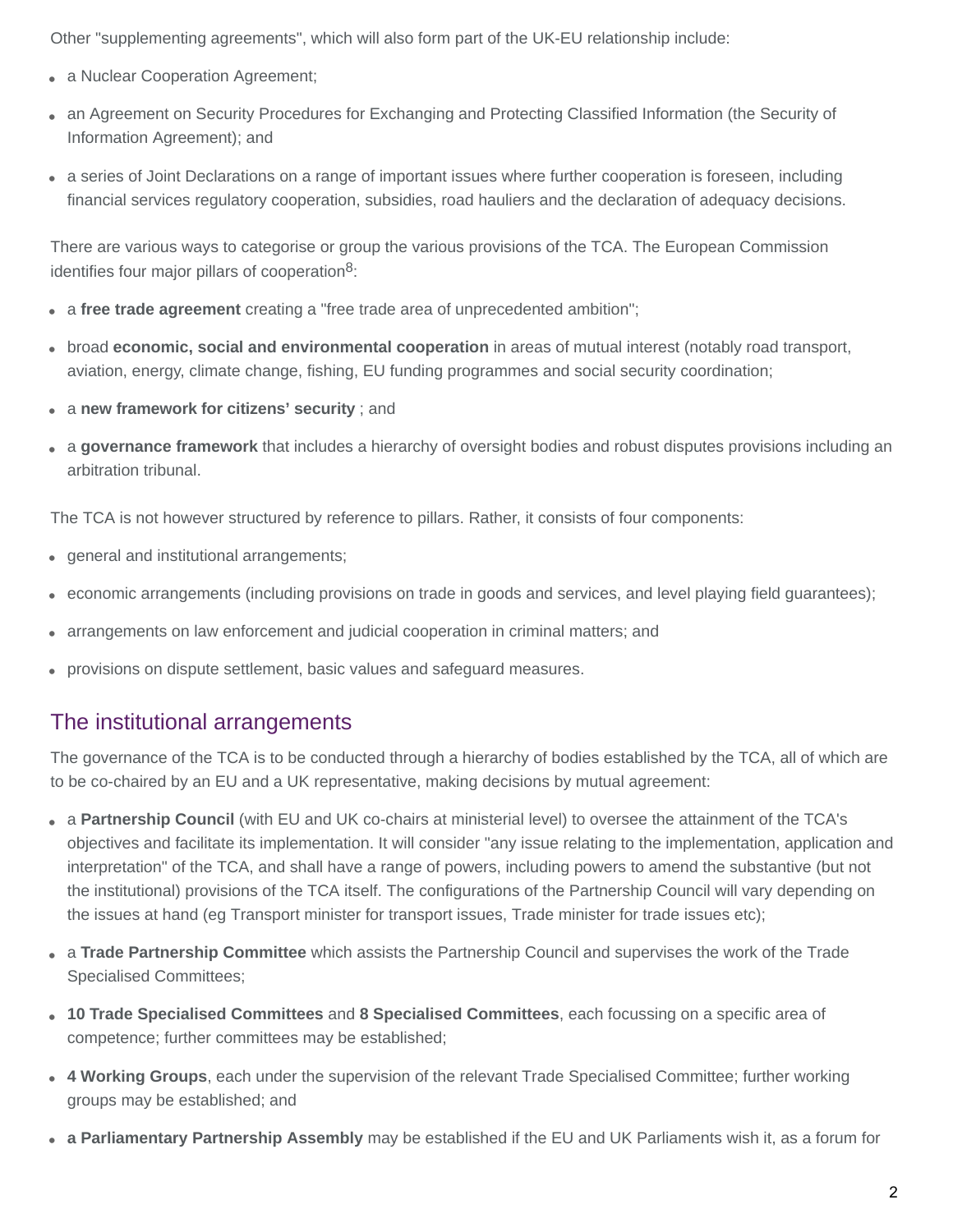exchanging views on the arrangements, but with very limited powers.

The powers given to these bodies, culminating in the Partnership Council, should enable the parties to make any necessary adjustments to the TCA and/or to any specifics of its operation, assuming goodwill and cooperation. However, the mutual consent decision-making model between the EU and UK representatives may, in the event that tensions arise, be the cause of bottlenecks, especially noting the role given to these bodies, including the Partnership Council, in the consultation stage of dispute resolution.

It is not yet clear how often each committee will meet or where, but each committee must meet at least once a year. Nor is it clear what oversight the UK Parliament (or the European Parliament) will have over the activities of these committees, or indeed who will sit on them.

The TCA also creates an obligation for both the EU and UK to consult "domestic advisory groups" and "civil society organizations" on the implementation of the TCA and any supplementing agreement. This includes non-governmental organisations, business and employer organisations as we well as trade unions. The EU and UK must "promote interaction between their respective domestic advisory groups, including by exchanging, where possible, the contact details of members of their domestic advisory groups."

## Dispute mechanism and safeguard measures

The dispute process was a sensitive part of the TCA negotiation in the context of, in particular, the UK's insistence that the CJEU should have no role, and the EU's insistence on robust enforcement mechanisms in view of the lack of trust consequent, it appears, in the UK government's proposed Internal Market Billl, of elements which were inconsistent with its Withdrawal Agreement commitments vis à vis Northern Ireland.

The core elements of the dispute resolution process (which apply not only to the TCA but also to other Supplementing Agreements) are (i) a consultation phase to be conducted in the framework of a Specialised Committee or the Partnership Council, followed (if no resolution has been achieved) by (ii) referral of the matter to an arbitration tribunal. Additionally, either party may also take safeguard measures (including the re-imposition of tariffs) "if serious economic, societal or environmental difficulties of a sectorial or regional nature, including in relation to fishing activities and their dependent communities, that are liable to persist arise". In principle, these measures may be taken only one month after notification to the Partnership Council, with the caveat that "when exceptional circumstances requiring immediate action exclude prior examination, the party concerned may apply forthwith the safeguard measures strictly necessary to remedy the situation".

Some provisions, including the level playing field provisions, have their own enforcement measures, including suspension of TCA obligations and the use of rebalancing measures<sup>9</sup>. It is notable that the European Commission's explanatory memorandum to the Council<sup>10</sup> emphasises the robustness of the enforcement and safeguard powers, while the UK government's summary<sup>11</sup> gives only brief reference to these safeguard measures, observing that they must be "strictly proportionate and time-limited".

## Core trade elements of the TCA

Trade between the UK and EU will be very different under the TCA relative to how it was as an EU Member State. Announcing the deal on 24 December, the UK Prime Minister observed that "there will be no palisade of tariffs on January the 1st, and there'll be no non-tariff barriers to trade". However, although the TCA ensures tariff-free trade in goods between the UK and EU in many cases, this will depend on the goods themselves fulfilling certain conditions (notably as to origin); and even if there is no future legislative or regulatory change in either the UK or the EU, there will in fact be significant non-tariff barriers to trade between the parties, both in relation to goods and services, that did not exist when the UK was an EU Member State.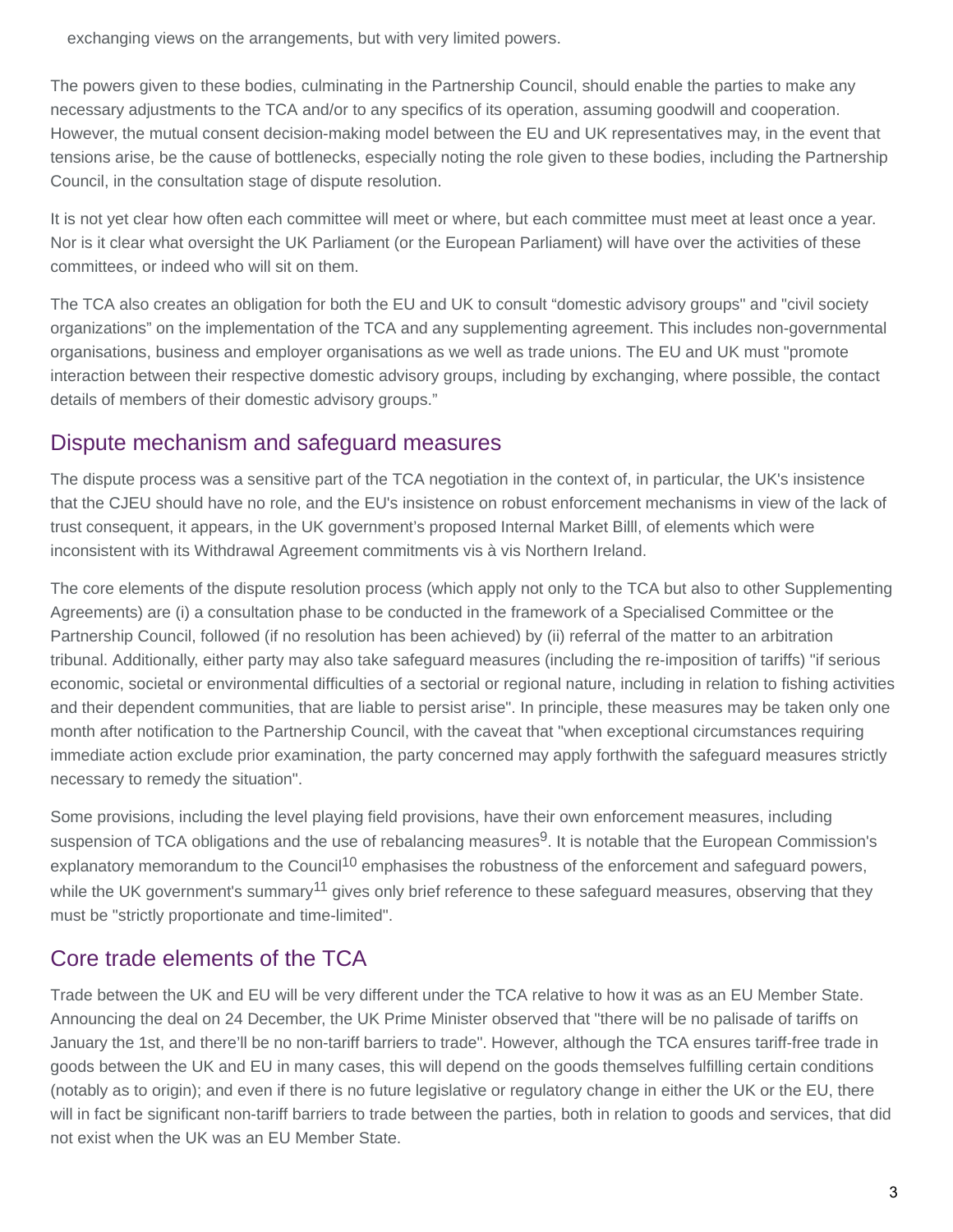There is more detail than can be summarised in this note, but we draw out some key elements here:

#### **Trade in goods**

The TCA includes relatively ambitious measures on trade in goods. While cross-border traders will notice more friction and more restrictions than they have been accustomed to, the TCA goes some way to preserving the flow of trade in goods:

- **no tariffs or quotas**: there will be no import tariffs or other customs duties or quotas on imports of EU-origin goods **•** into the UK or of UK-origin goods into the EU;
- **rules of origin**: to benefit from the no-tariffs provision, a product must originate in the UK or EU. The TCA provides **•** for a number of ways in which a product's origins can be determined, revolving around where a certain proportion of a product's components are made and where it is assembled. Different methods are applicable to different kinds of product and in a world of cross-border supply chains, this is a complex area that can easily give rise to disputes. The fact that importers can self-certify that a product qualifies for this "preferential tariff" treatment under the rules of origin will help to reduce the administrative burden in one sense. However, in order to self-certify, the importer needs to be in a position either to rely on a statement of origin made by the exporter, or to have sufficient knowledge of the supply chain to be confident of where it is considered to originate under the rules. Notably, while the TCA allows for bilateral cumulation for both materials and processing (ie materials originating in the EU which are then incorporated into a UK product are deemed to be UK-origin materials and vice versa), it does not allow for any form of cross-cumulation which had been sought by the UK (which would have enabled greater flexibility in the use of materials from third countries while maintaining UK origin for the end product). This may cause some products assembled in the UK or EU, but using materials sourced outside of the UK/EU, to fall outside the reach of the no-tariff concession;
- **sanitary and phytosanitary goods**: in parallel with the TCA, the EU has granted the UK "national listed status", **•** although there will be border checks and specific declarations for SPS products, and the UK and EU can "maintain fully independent SPS rules ... preserving each party's right to independently regulate". Either party may unilaterally reduce border checks to simplify the process of SPS imports;
- **customs formalities**: despite the UK government's ambition for frictionless trade, there will be a need for export **•** and import declarations and other administration for cross-border trade. However the TCA provides for recognition of each party's Authorised Economic Operator ("trusted trader") scheme, enabling streamlined procedures for registered traders; and
- **product conformity assessments**: there is no cross-recognition of conformity standards; accordingly, with a few **•** exceptions, products will have to undergo two separate conformity assessment processes in order that they can be validly placed on both the EU and UK markets (although there are simplified arrangements for some sectors – eg wine, chemicals, motor vehicles and parts, medicinal products and organic products). Additionally, certain simplification measures are included such as acceptance of self-declaration of conformity (where internal regulations so allow) and allowing labelling to take place (in most cases) in the country of import rather than the country of origin.

#### **Services**

As expected, the provisions in relation to services are similar to those seen in other recent EU FTAs, and fall well short of the freedoms of movement, and establishment and provision of services, that UK businesses enjoyed within the EU. However, there are some valuable commitments worth noting:

**• national treatment/non-discrimination**: investors and enterprises from the incoming party must be accorded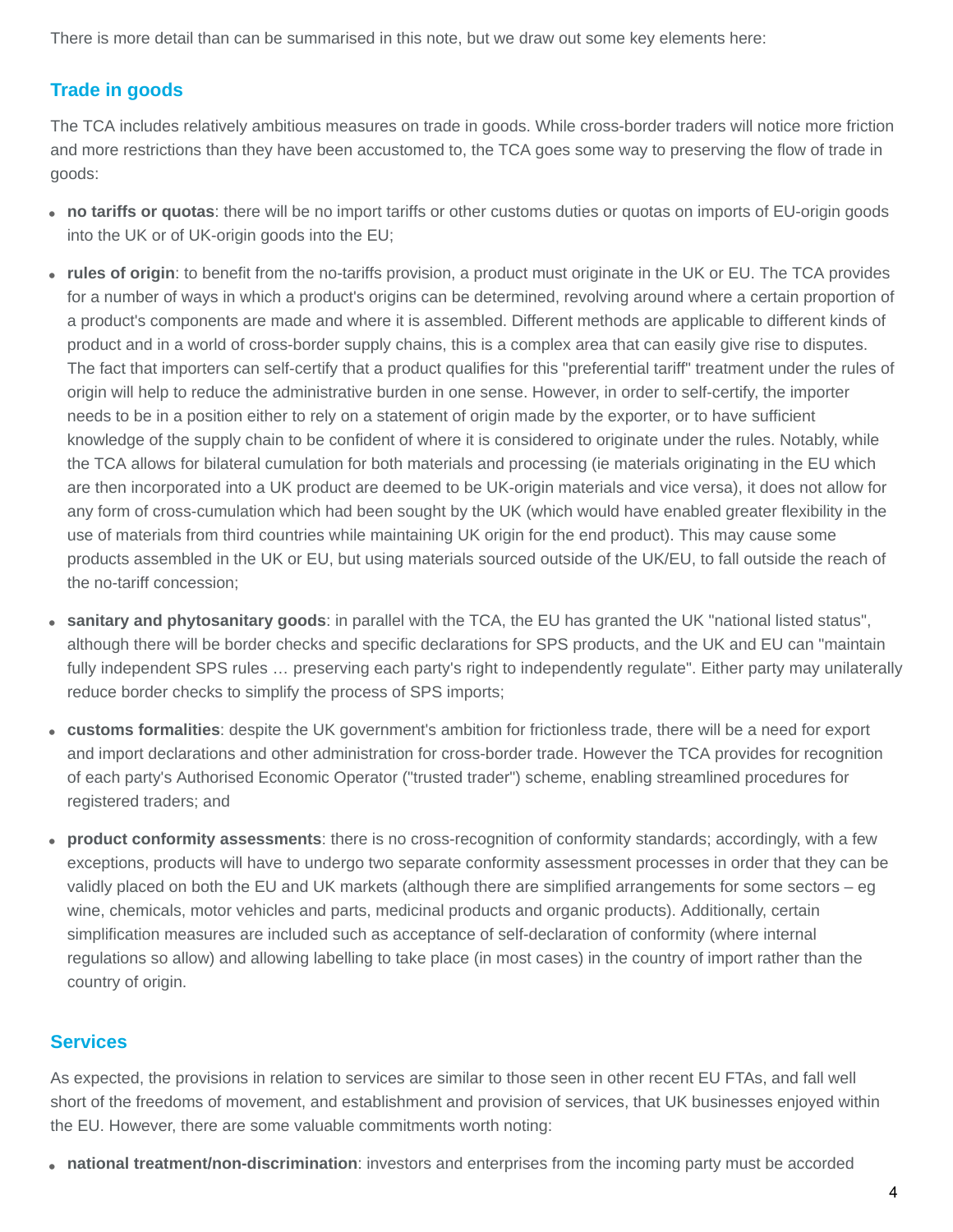treatment no less favourable than is accorded to investors and enterprises of the home party;

- **local presence**: neither party may require a services provider to be established in that party as a condition of **•** provision of a cross-border service.
- **most favoured nation treatment**: if either the UK or EU subsequently offers investors or businesses from another **•** country more favourable terms as regards establishment than are offered in this TCA, those terms must be extended to investors and businesses from the UK/EU as well; and
- **visa-free entry rights**: visa-free entry from the UK to EU (and vice versa) for certain work purposes is to be **•** allowed for up to 90 days in a 180-day period, although there are restrictions on the scope of this.

Of greater note as regards services is what is not included. In particular:

- there is no mutual recognition of **professional qualifications**; the TCA provides for the possibility of such **•** recognition in the future on a profession-by-profession basis through the Partnership Council, but there is no guarantee of any such agreements. Professionals will therefore need to meet separately the requirements of each EU Member State in which they wish to provide services. Lawyers are granted some specific mutual access benefits although subject to exclusions; and
- for **financial services**, UK firms can no longer exercise EU passporting rights to provide services in the EU (and **•** nor can the EU into the UK). Please see our note [Post-Brexit EU-UK Trade and Cooperation Agreement – Key](https://www.dentons.com/en/insights/articles/2020/december/28/post-brexit-eu-uk-trade-and-cooperation-agreement-key-considerations-for-financial-services) considerations for financial services for an analysis of the impact on financial service provision, in the absence of an Equivalence assessment by the European Commission.

## **Transport**

The TCA contains some measures to ensure continued commercial transport connectivity and movement of goods away from the border, albeit with significantly more restrictions than have applied until now. In particular:

- **road transport**: UK and EU hauliers will be able to move goods to, from and through each other's territories, **•** although there are limits on the number of cabotage operations that a haulier may take in the other's territory (for UK hauliers this is one cabotage operation and one cross-border operation, or two cross-border operations); and
- **air transport**: air carriers will no longer have cabotage rights within the other's territory. UK carriers may continue to **•** operate flights from the UK to any EU destination and back, but may not operate flights between two EU destinations. Bilateral agreements between the UK and the relevant EU Member State will be needed for onward carriage of goods (eg London-Frankfurt- Dehli.

## **Data Protection/GDPR**

Chapter V of the EU's GDPR<sup>12</sup> prohibits the transfer of personal data outside the EEA without additional protections (principally an "adequacy decision" that the laws of the third country contain adequate protections for such data or that the recipient entity would have included additional compliance measures (in practice standard contractual clauses). The UK has carried the GDPR over into UK law as retained EU law (with necessary operational amendments):

**data transfer from the EEA to the UK**: it had increasingly appeared likely that there would be no adequacy **•** decision in place by 1 January 2021. The TCA does not itself contain such an adequacy decision, but it avoids – or at least postpones – the problem for businesses by providing<sup>13</sup> that transfers of personal data from the EEA to the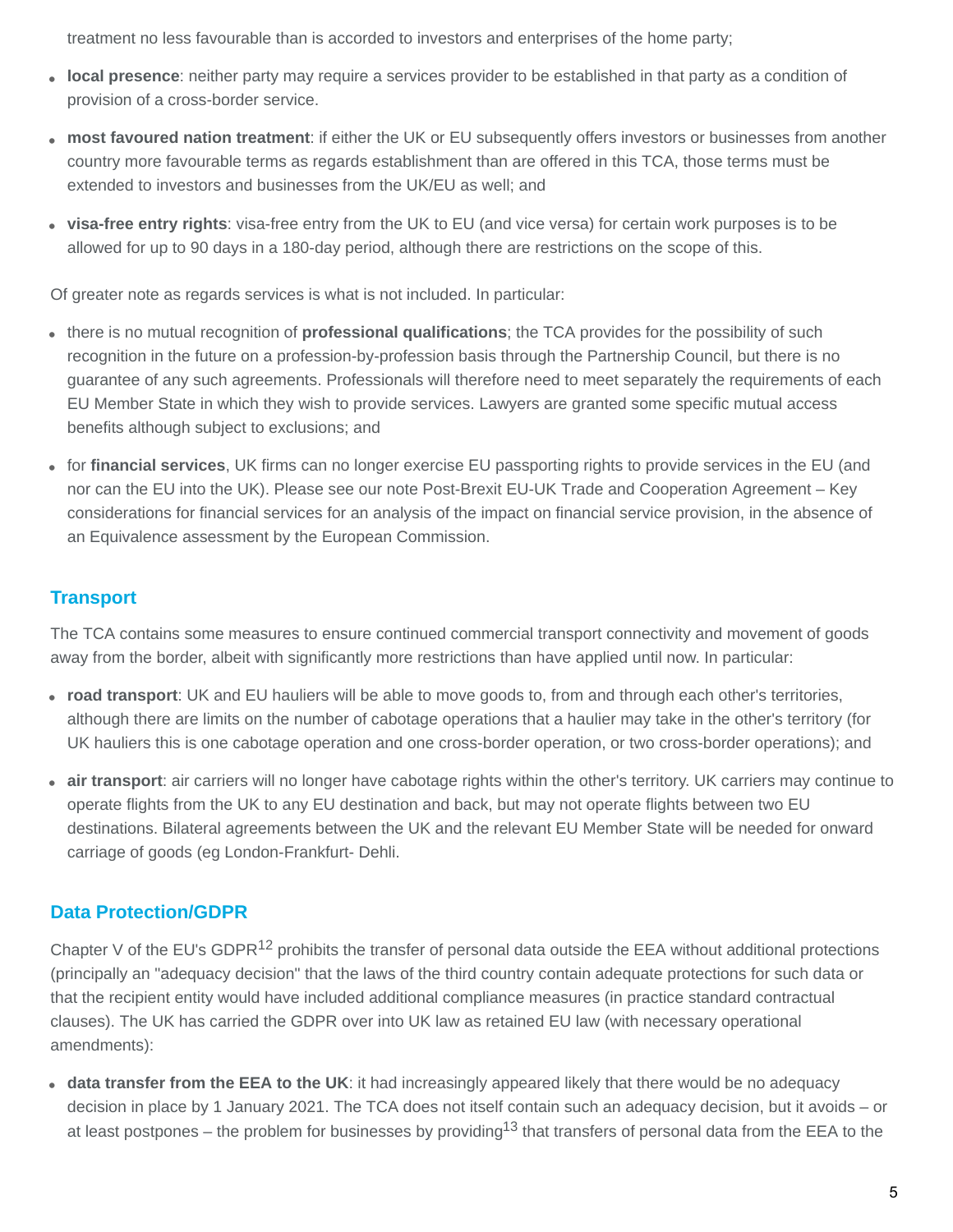UK are not treated as transfers to a "third country" until the earlier of:

- the date on which the European Commission issues an adequacy decision regarding the UK; or **•**
- 1 May 2021 (which will automatically be extended to 1 July 2021 unless either side objects). **•**

Businesses can therefore continue to transfer personal data from the EEA to the UK for at least the next 4-6 months without additional compliance measures. The inclusion of this provision may also suggest that the European Commission is close to reaching an adequacy decision, in relation to the UK, such that 4-6 months will be sufficient time to allow that adequacy decision to be finalised:

**data transfer from the UK to the EU**: this is not referenced in the TCA. However, the UK ICO treats all EEA **•** jurisdictions, and all jurisdictions with an existing adequacy decision from the European Commission, as adequate, thereby avoiding any corresponding concern.

## **Level playing field provisions**

This part of the TCA was one of the last parts to be agreed, touching as it does on the tension between the UK's objective of being outside of the ambit of EU law, and the EU's aim to ensure that it could not be undercut by subsidised imports or products with lower compliance standards from the UK. The key elements of the balance struck are that:

- neither side is required to dynamically align with the rules of the other in relation to state aid, environmental **•** protection, the fight against climate change and carbon pricing, social and labour rights, and tax transparency. However, both sides commit to high standards, or in some cases non-regression of standards, in these areas;
- **•** the parties have committed to a set of "detailed principles" as regards state aid/subsidies; and
- the level playing field provisions are not subject to the general dispute settlement arrangements, but rather contain **•** their own mechanisms for redress through arbitration. Additionally, in relation to the provisions on labour and social, environmental or climate protection, and with respect to subsidy control, there is provision for either party to take separate rebalancing countermeasures if material impacts on trade or investment between the parties arise as a result of significant divergences between the parties in these areas.

## Northern Ireland

While the TCA is an agreement between the UK and EU, the situation of Northern Ireland remains subject to the provisions in the Withdrawal Agreement. The Protocol on Northern Ireland effectively creates a customs and regulatory border between Great Britain and Northern Ireland. The TCA will not govern trade in goods between the EU and Northern Ireland and goods entering Northern Ireland from Great Britain will count as imports. There will be facilitations for goods moving between Great Britain and Northern Ireland. In terms of services, Northern Ireland will be subject to the UK's rules.

## Other aspects of the TCA

The TCA spans over 1000 pages, and covers more detail and more topics than can be addressed in a short summary note. Dentons will be continuing to analyse the TCA and will be issuing more materials focussing on specific aspects of the TCA and the wider framework of EU-UK trade after Brexit in the coming weeks and months. In the meantime, for advice on how your business may be affected, please contact your usual Dentons contact or any of those listed as contacts for this note.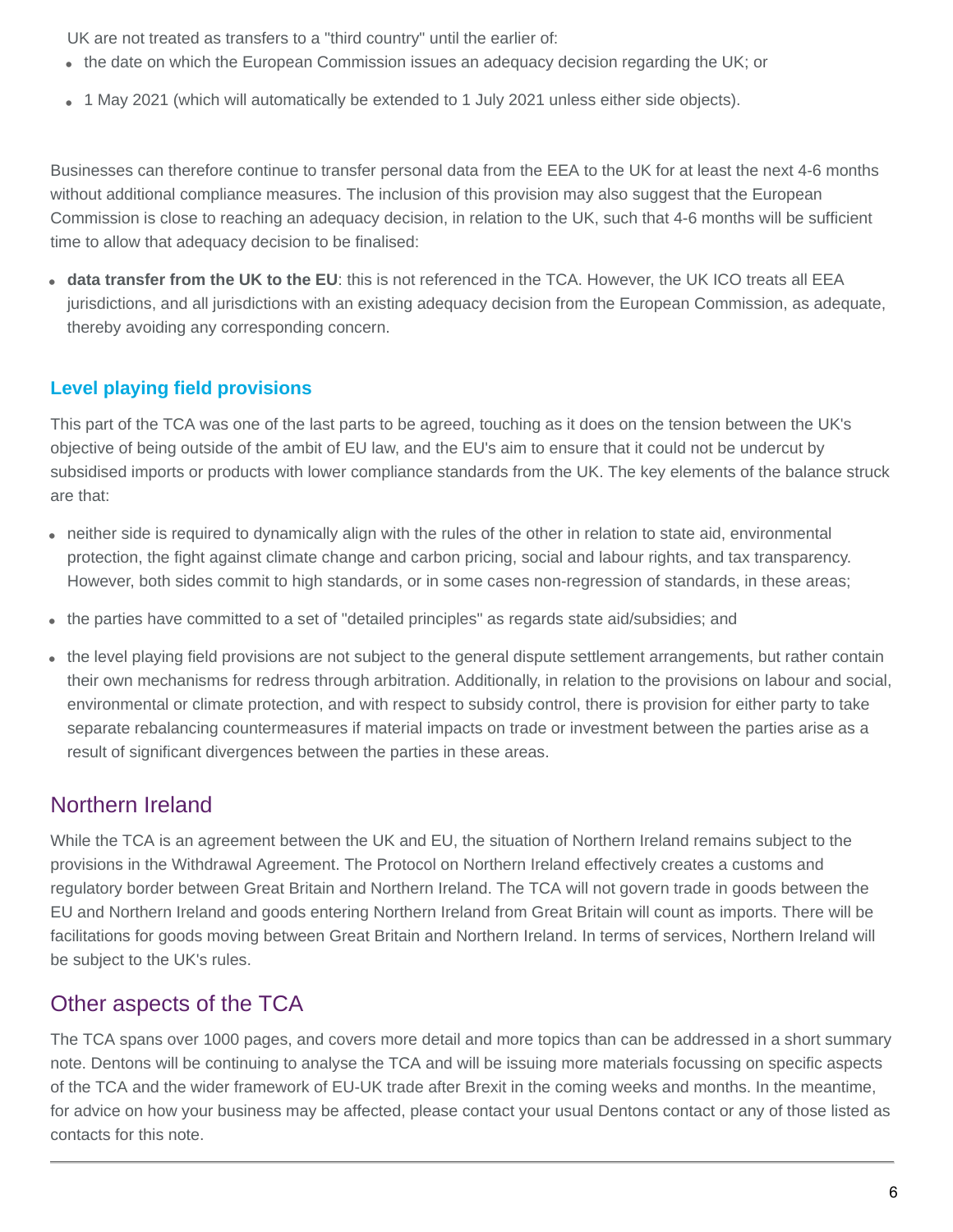- 1. By comparison, it is notable that the Withdrawal Agreement, also an international treaty, clarifies in Article 4(4) that provisions referring to Union law or to concepts or provisions thereof shall be interpreted in conformity with CJEU case law.
- 2. See in particular Articles 13 and 16 TCA.
- 3. For example Article 322 of the EU-Ukraine Deep and Comprehensive Free Trade Agreement envisages a role for the CJEU in the interpretation of EU law concepts.
- 4. General Agreement on Trade and Tariffs.
- 5. General Agreement on Trade in Services.
- 6. See this [Council press release](https://www.consilium.europa.eu/en/press/press-releases/2020/12/29/eu-uk-trade-and-cooperation-agreement-council-adopts-decision-on-the-signing/)
- 7. The Commission has deemed this agreement an EU-only agreement (ie that all aspects of the agreement are within EU competence), under Article 217 TFEU such that only European Parliament ratification is needed; ratification by national or regional parliaments of Member States is not required.
- 8. See Commission brochure ["EU/UK Trade & Cooperation Agreement; a new relationship with big changes"](https://ec.europa.eu/info/sites/info/files/brexit_files/info_site/6_pager_final.pdf), issued on 24 December 2020. Note, however, that the TCA itself makes no reference to pillars.
- 9. See for example:
	- GOODS.19 on measures in case of breaches or circumvention of customs legislation; **•**
	- LPFOFCSD.3.12 on remedial measures in the area of level playing field, and 9.4 in relation to rebalancing **•** measures;
	- ROAD.11 on remedial measures in road transport); **•**
	- AIRTRN.8 on refusal, revocation, suspension or limitation of operating authorisation in air transport; **•**
	- FISH.14 on remedial measures in the area of fisheries; **•**
	- FISH.9 on compensatory measures in case of withdrawal or reduction of access;
	- UNPRO.3.1 and UNPRO.3.20 on suspension and termination of the participation of the UK in a Union **•** programme; and
	- INST.24 on temporary remedies or to take appropriate safeguard measures in accordance with Article INST.36.
- 10. [Commission note COM\(2020\) 855](https://ec.europa.eu/info/sites/info/files/brexit_files/info_site/com_2020_855_final_act_v1.pdf)
- [UK-EU Trade and Cooperation Agreement Summary](https://assets.publishing.service.gov.uk/government/uploads/system/uploads/attachment_data/file/948093/TCA_SUMMARY_PDF.pdf) at paras 96 (in relation to the level playing field provisions) 11. and 177 (in relation to the general safeguard measures).
- 12. Regulation (EU) 2016/679 of 27 April 2016.
- 13. TCA, Article FINPROV 10A.

# Your Key Contacts



**Roger Matthews** Partner, London D +44 20 7246 7469 M +44 7979 744998 [roger.matthews@dentons.com](https://www.dentons.com/en/pdf-pages/generateinsightpdf?isPdf=true&ItemId=kYI+96MqBpz1oNORvabszFQGBvGX+rNQYaoqrnGdgq1CZ7JKEXEJwA==#)



**Nadiya Nychay** Partner, Brussels D +32 2 552 29 00 M +32 49 518 88 81 [nadiya.nychay@dentons.com](https://www.dentons.com/en/pdf-pages/generateinsightpdf?isPdf=true&ItemId=kYI+96MqBpz1oNORvabszFQGBvGX+rNQYaoqrnGdgq1CZ7JKEXEJwA==#)